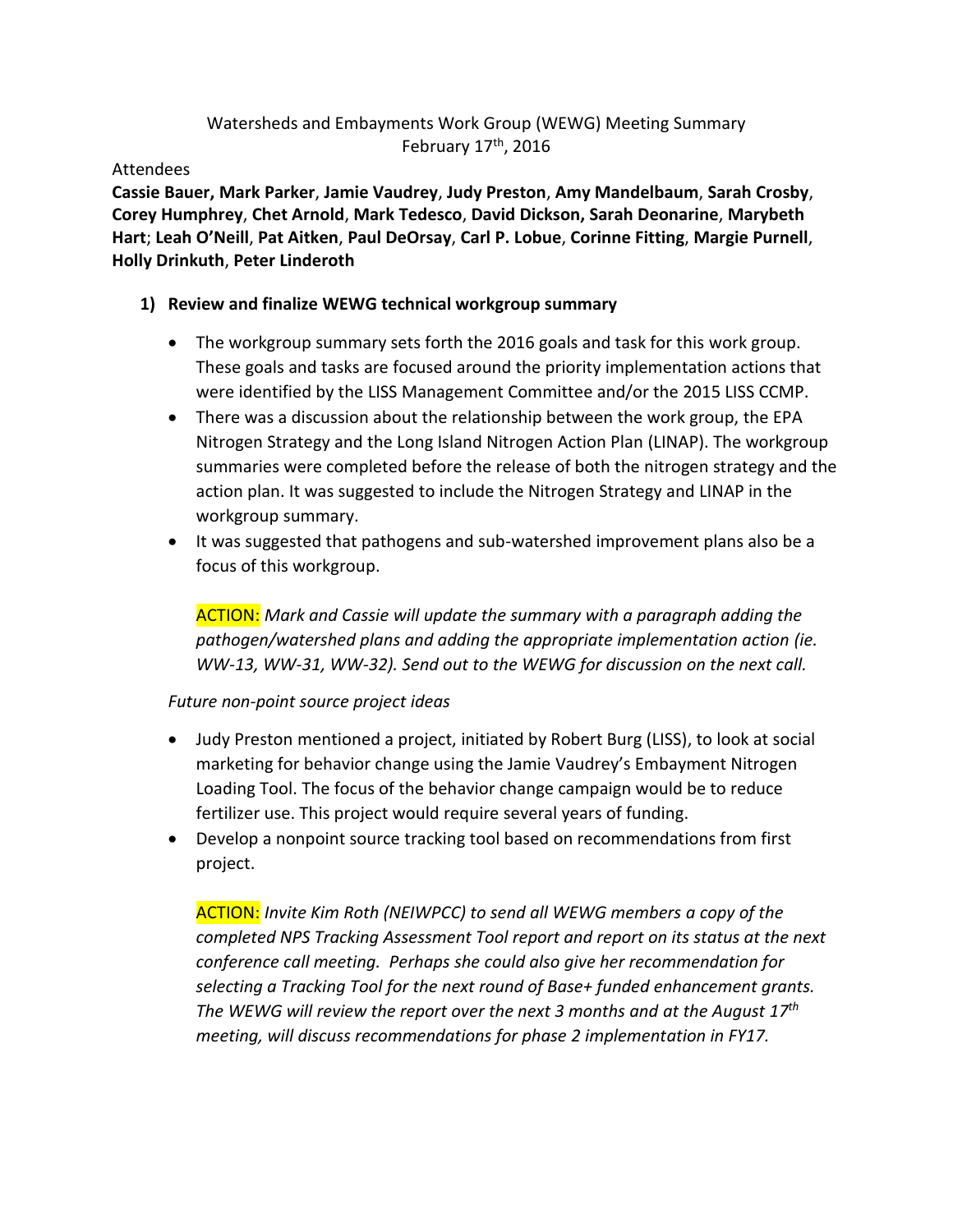- **2) Update on nitrogen strategies and how they address watershed and embayment loadings**
	- The Nitrogen Strategy was generated as a result of the LIS TMDL petition from Save the Sound. EPA will be meeting with NYS on March 7<sup>th</sup> and CT on March 23<sup>rd</sup> to discuss the Nitrogen Strategy in detail. The challenges and approaches to the strategy are complimentary to those in the Long Island Nitrogen Action Plan. There needs to be coordinated discussion with this work group and the LISS water quality monitoring work group.
	- NYSDEC and LIRPC are working on the development of a Long Island Nitrogen Action Plan (LINAP). A conceptual draft scope of the plan was released. Three public meetings were held during the first week of February and public comments were due by February 19<sup>th</sup>. Similar to the EPA Nitrogen Strategy, the LINAP will establish nitrogen reduction endpoints as well as nitrogen loading targets for specific embayments.
	- It was suggested that we should agree upon where we want to work first based on Jamie Vaudrey's work.
	- It was also suggested that this workgroup have a role in determining priorities.

ACTION: *Include discussion of the Nitrogen Strategy and LINAP as a task for this workgroup.*

### **3) Discuss related research topics for 2017-2019 LISS research RFP**

 A summary of the upcoming LISS Research RFP was included in the meeting materials. Jim Ammerman (LISS Science Coordinator) has asked all the LISS work groups to send him any specific suggestions for research questions. The group was asked to send any specific research questions that they felt needed to be addressed to Cassie.

### **4) Updates on other state, agency, or group activities related to WEWG**

- **a. Embayment Nitrogen Loading Tool –** *Jamie Vaudrey*
	- Jamie Vaudrey updated the group on her embayment nitrogen loading tool. The results of this work will be important for setting priorities. Jamie would like the group to review an excel file of the tool and comment on its usability.
	- It was noted that TNC is also doing a similar project and that the two models are consistent with each other. However, TNC has done more in terms of outreach.
	- A practical activity of this workgroup would be to provide a review of Jamie's work and discuss how we can communicate some of the results, what the implications are, and how to best apply it.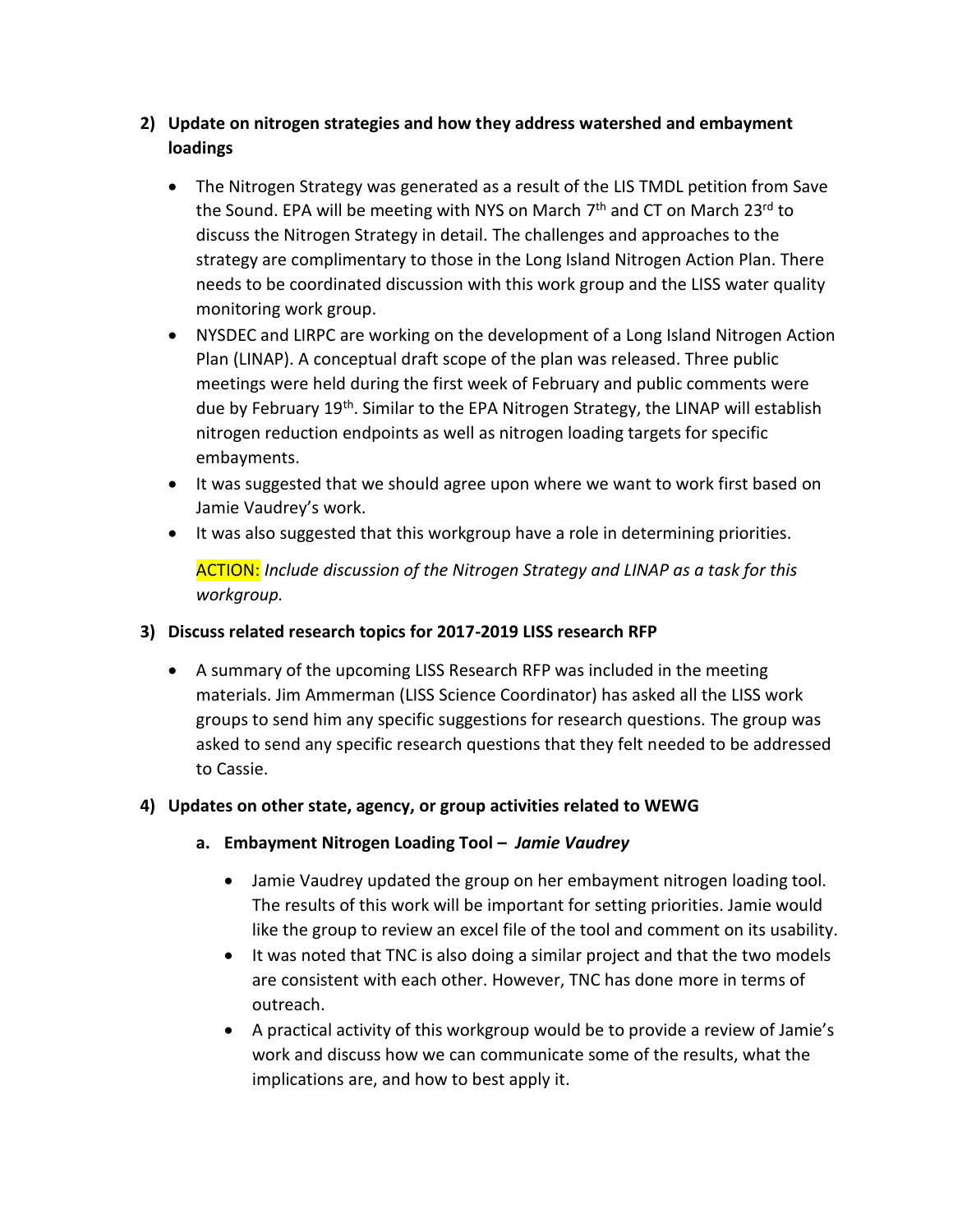Holly Drinkuth (TNC) reported that the Saugatuck River Watershed Partnership held a Saugatuck Water Quality Symposium to address Nitrogen Pollution in the Saugatuck River Watershed on February 4, 2016 and a number of presentations were given including Jamie Vaudrey's 'Nutrient in Embayments' project. The symposium announcement is posted on TNC's web site at:

[http://www.nature.org/ourinitiatives/regions/northamerica/unitedstates/co](http://www.nature.org/ourinitiatives/regions/northamerica/unitedstates/connecticut/newsroom/symposium-to-address-nitrogen-pollution-in-saugatuck-river-watershed.xml) [nnecticut/newsroom/symposium-to-address-nitrogen-pollution-in](http://www.nature.org/ourinitiatives/regions/northamerica/unitedstates/connecticut/newsroom/symposium-to-address-nitrogen-pollution-in-saugatuck-river-watershed.xml)[saugatuck-river-watershed.xml.](http://www.nature.org/ourinitiatives/regions/northamerica/unitedstates/connecticut/newsroom/symposium-to-address-nitrogen-pollution-in-saugatuck-river-watershed.xml) The presentations will also be posted.

ACTION: *Jamie Vaudrey will send the group the excel file to review.*

- **b. Coastal Certificate Program –** *Judy Preston*
	- The Coastal Certificate Program is designed to generate ambassadors of alternative landscaping practices for Connecticut coastal and watershed residents. The Program provides continuing education credits and is an outreach component- Judy trains the trainers. This year, the coastal certificate will be held at Connecticut College.

#### **c. Sustainable Landscaping Initiative –** *Judy Preston*

 The Sustainable Landscaping collaborative is an off shoot of the Coastal Certificate Program for Long Island. Perfect Earth Project, Peconic Estuary, and LISS are working together to provide a portal of information for sustainable landscaping. This portal will provide resources, speakers, educational opportunities, etc. Currently, the collaborative working on finding the best way to consolidate information and is discussing the option of partnering with BlueThumb.org and Rusty Schmidt.

### **d. CT Green Infrastructure/CLEAR project-** *Dave Dickson*

- Dave Dickson provided an update on the West River/LID Regulations Project. The publication summarizes the results of extensive internet research covering 85 towns, and accompanying phone interviews with 78 planner in those towns and asked them what are the drivers and barriers to LID at the local level. The State of LID Research Brief can be downloaded here: [REPORT](http://r20.rs6.net/tn.jsp?f=001d9-7-PWo_shLSZi22-_u7LHObE0V6mqgkVV70u5AJiEDamFGhItx6If-ezxSJ7SHBex6gjK3xZgKjhltNZLSQsHrci86FZ4PaZqVK7Ct2t7H4qdAravmjtMXHIkmHAccIOKFZTDsKz_NhEQTmOi8eDND1asKNG9oxOfXNmeSZ9ivccYGFjPLuuXbEHTwtlCWwr8lh2hJSVq47_J1Wi8fNg==&c=ejd2ch8ZvazD04CV5y6Fu6TqUiUTgCwHIJf_u-OJaeZ-UEP5aJERXQ==&ch=YIbJ4Dafl28ZWi6gUT-qMrQya32dKGrWO6eZV2rJpyQc5N768GwBQg==)  [PDF.](http://r20.rs6.net/tn.jsp?f=001d9-7-PWo_shLSZi22-_u7LHObE0V6mqgkVV70u5AJiEDamFGhItx6If-ezxSJ7SHBex6gjK3xZgKjhltNZLSQsHrci86FZ4PaZqVK7Ct2t7H4qdAravmjtMXHIkmHAccIOKFZTDsKz_NhEQTmOi8eDND1asKNG9oxOfXNmeSZ9ivccYGFjPLuuXbEHTwtlCWwr8lh2hJSVq47_J1Wi8fNg==&c=ejd2ch8ZvazD04CV5y6Fu6TqUiUTgCwHIJf_u-OJaeZ-UEP5aJERXQ==&ch=YIbJ4Dafl28ZWi6gUT-qMrQya32dKGrWO6eZV2rJpyQc5N768GwBQg==) The StoryMap that was created as a resource for towns to explore the data further and find examples of LID regulations can be found here: [http://s.uconn.edu/stateoflid.](http://s.uconn.edu/stateoflid)
- **e. CT Coastal NPS program –** *MaryBeth Hart*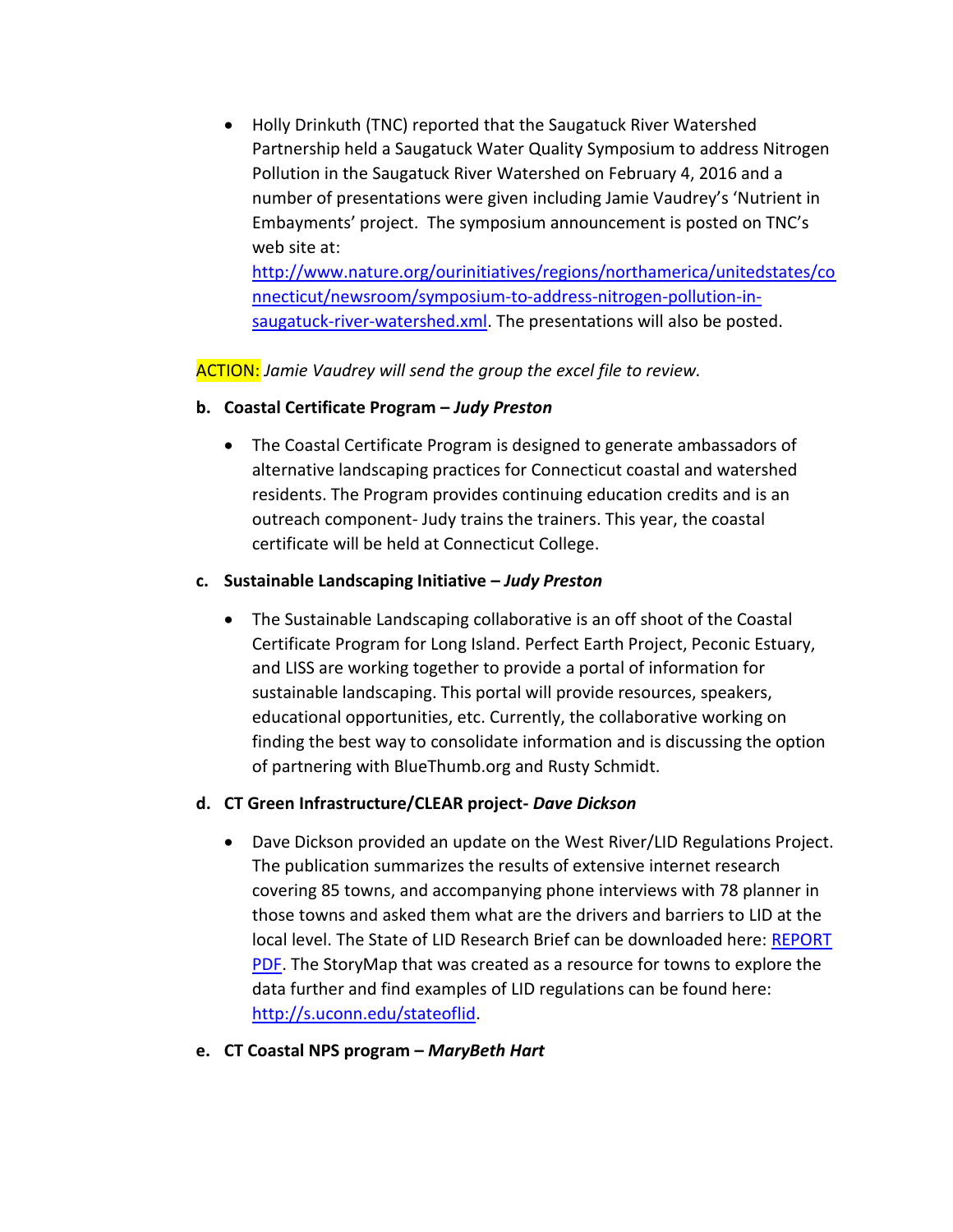- The CT Coastal NPS program was developed as the result of the 1990 coastal management program.
- Implementation successes include the Coastal Certificate Program, CLEAR projects, and watershed plans (specifically the Niantic River Watershed Protection Plan which was the result of a one-time grant from NOAA OCRM). The Niantic River plan is currently undergoing updates and implementation of the plan depends on the CCMP.

## *f.* **LISS NPS indicators/CCMP Ecosystem targets –** *Mark Parker/Cassie Bauer*

- The LISS Indicators work group and reporting work group are updating the indicators website and figuring out how to best align the indicators with the new CCMP ecosystem targets. CCMP ecosystem targets related to this workgroup include:
	- $\circ$  Riparian buffer extent-The 2015 NY update was not funded, should we request LISS funding?
	- o Impervious cover
	- o Nitrogen loading
	- o Beach closure days

### **g. Newtown Creek litter trappers –** *Mark Parker/Cassie Bauer*

• See article about the construction of four litter trappers in Newtown Creek [https://www.dnainfo.com/new-york/20160112/greenpoint/city-invest-30](https://www.dnainfo.com/new-york/20160112/greenpoint/city-invest-30-million-stop-trash-flow-into-newtown-creek) [million-stop-trash-flow-into-newtown-creek](https://www.dnainfo.com/new-york/20160112/greenpoint/city-invest-30-million-stop-trash-flow-into-newtown-creek) 

# **h. Stormwater Pollution and Green Infrastructure Solutions Film by NassauSWCD and NYSDEC**

 The Nassau County Soil and Water Conservation District, with funding from the NYSDEC, has just wrapped-up production on an educational film entitled "Stormwater Polluntion and Green Infrastructure Solutions." This film highlights stormwater runoff impacts throughout New York State and showcases several green infrastructure solutions to help mitigate the issues associated with stormwater runoff pollution. Check out the film here: <https://www.youtube.com/watch?v=ATNy-vaIPXI&feature=youtu.be&t=3s>

### **i. Other updates?**

- The 27<sup>th</sup> Annual NPS Conference will be held on April 20-21, 2016 at the Hilton in downtown Hartford, Connecticut. Registration is now open. <http://www.neiwpcc.org/npsconference/>
- The 2016 CWP National Stormwater and Watershed Conference will be held on April 12<sup>th</sup>. The local host is Goodwin College, CT.